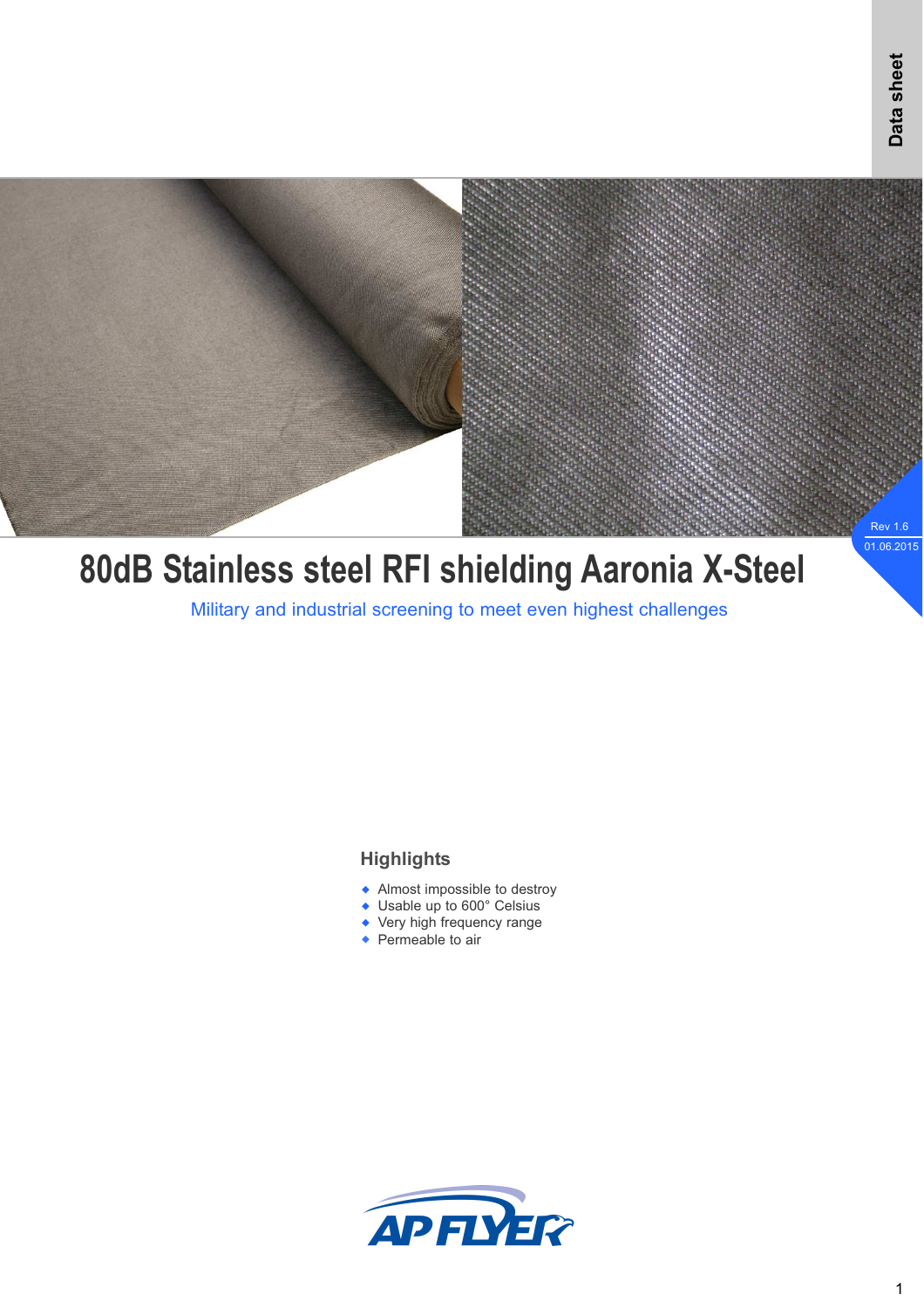## **Technical data**

#### **Aaronia X-Steel**

- ◆ Shielding: RF & LF electric fields
- Frequency range: 1MHz to 50GHz  $\bullet$
- Damping (dB): 80dB  $\bullet$
- Shielding material: Stainless steel  $\ddot{\bullet}$
- Carrier material: Stainless steel w
- Color: Stainless steel (silver)  $\ddot{\bullet}$
- Width: 0,25m or 1m  $\ddot{\bullet}$
- ◆ Thickness: 1mm
- ◆ Available Size: 0,25m<sup>2</sup> or 1m<sup>2</sup>
- ◆ Mesh size: approx. 0,1mm (multiple layer)
- ◆ Weight: approx. 1000g/m<sup>2</sup>
- Almost impossible to destroy
- Perfectly fits for industrial or military applications
- Temperature range up to 600° Celsius  $\bullet$
- Permeable to air  $\bullet$
- Very easy handling even for the amateur
- ◆ Application examples: Radio & TV, TETRA, ISM434, LTE800, ISM868, GSM900, GSM1800, GSM1900, DECT, UMTS, WLAN....

Aaronias latest high end EMC screening Aaronia X-Steel. Made from 100% stainless steel fibre.

Meets any industrial or military standard. Almost impossible to destroy. Very temperature stable for at least 600 degrees Celsius, does not rot, permeable to air.

Perfectly suitable for EMC screening of air entrances, very high protective EMC clothings etc.

Protects against any kind of RF fields just like Aaronia Shield, but offers a 1000 fold better shielding-performance and protection especially in the very high GHz range. Aaronia X-Steel offers the worlds highest screening within the air permeable EMC screening materials.



### **Transmission damping chart 1-10GHz**